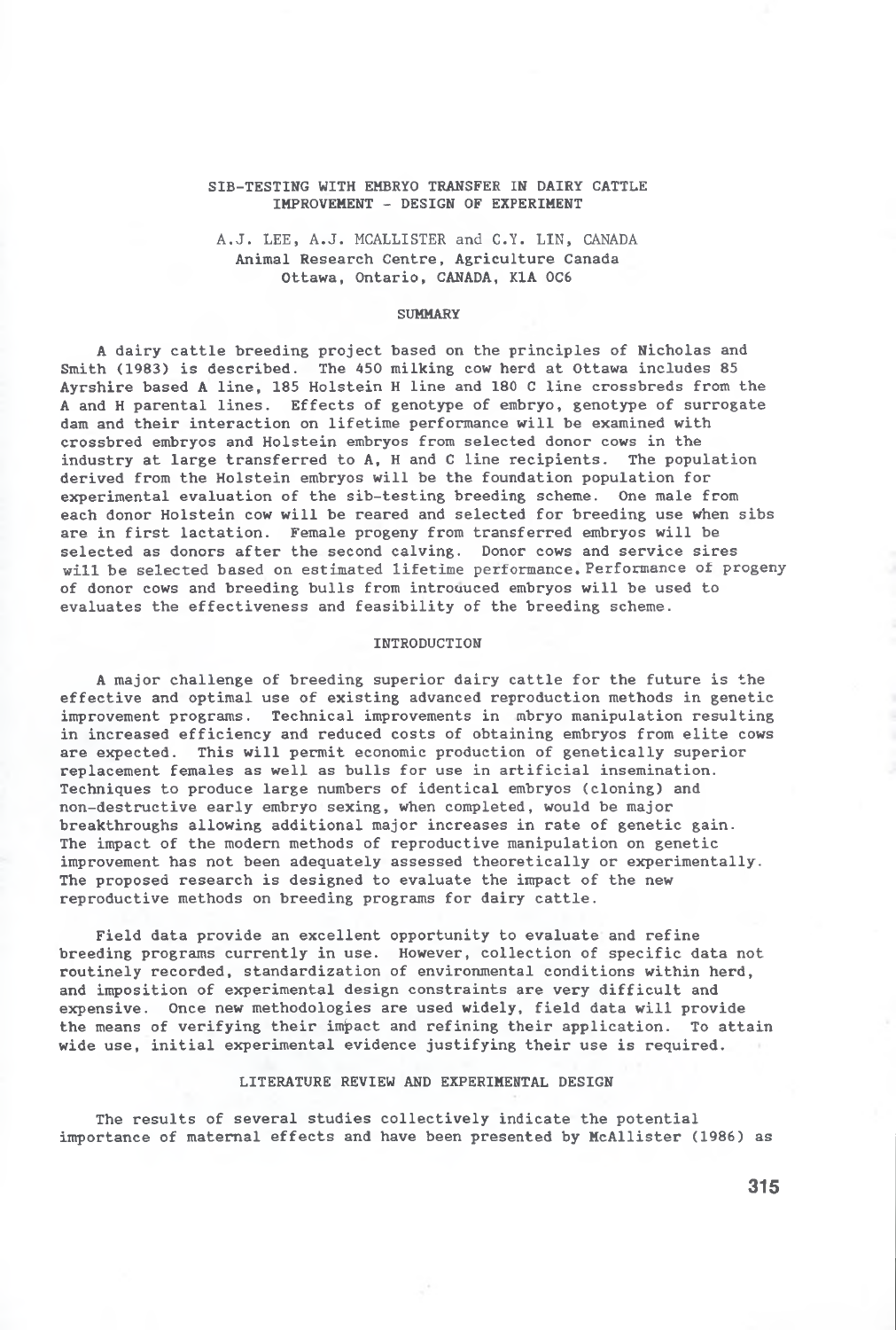part of this congress. However, they do not permit separation of pre-natal in—utero maternal effects from post-natal components. The transfer of genetically similar (full-sib or split) embryos from Holstein H and crossbred C line to recipients of H, Ayrshire based A and C lines of the current project (McAllister et al., 1978) permits separate estimation of the effects of genotypes of recipients, genotypes of embryos and their interactions. Should these effects be important, widespread use of embryo transfer technology would greatly magnify their impact.

Sib testing designs: The concept of using multiple ovulation and embryo transfer (MOET) for genetic improvement of dairy cattle was proposed by Nicholas and Smith (1983). Strictly additive inheritance with no maternal effects and no differential maternal and paternal inheritance is assumed. Increased annual rate of genetic improvement accrues from increasing selection intensity and halving generation interval while accepting potentially less accuracy of bull and cow evaluation. The use of dam and sire information for selecting heifers as donors (juvenile scheme) and the use of full and half sister as well as own performance for selection of donors after first lactation (adult scheme) are two alternatives presented. Bulls are selected based on sib and ancestor information. Implicit assumptions of the scheme are the selection of elite donor cows from industry at large to establish the program and continued ability to use the progeny testing scheme in industry to evaluate proven bulls. The nucleus population is then based on a very intensely selected base from the general population and can attain a substantial initial gain as well as a continued rate of genetic improvement superior to the national population. There appears to be great potential for the initiation of such programs. Some of the industry impact will come from multiple adoption of similar schemes and competing. Adequate nucleus population size, a minimum of 500, is essential. For a closed nucleus to perform successfully all progeny testing and selection internally after the foundaton population is established it would require over 1000 cows.

Everett (1984) examined the potential of embryo splitting and MOET. Unfortunately his consideration of clones implies that female members produce milk and that another embryo from the female clone could be transformed into a male. Hence his conclusions on accuracy apply to females from a clone but are not appropriate for bull selection without the ability to alter the sex of an embryo. Even full-sib information has a serious limitation on accuracy. Although the precision (r) of the genetic evaluation of the full-sib family increases rapidly as n, the size of the family, increases,  $(r^2 = n/(n + 7))$ , the accuracy of evaluating a member of the family is only  $f.5 = .71$  of this precision due to random segregation at meiosis and random union of gametes. Evaluating mating pairs for selection through progeny testing would lengthen generation interval rather than shorten it. Also, a large population would be required to test adequate numbers of pairs to permit intense selection.

Clones or split embryos have an important role to play in breeding programs. Sexing of one embryo, even if destructive, would identify the sex of remaining embryos of the clone. Evaluations for sex limited traits in that sex could become very precise, even for lowly heritable traits.

Production of males for evaluation on traits expressed in females can be in one of two ways. One would be to raise at least one male calf from each full sib family to semen producing age, store adequate semen to breed the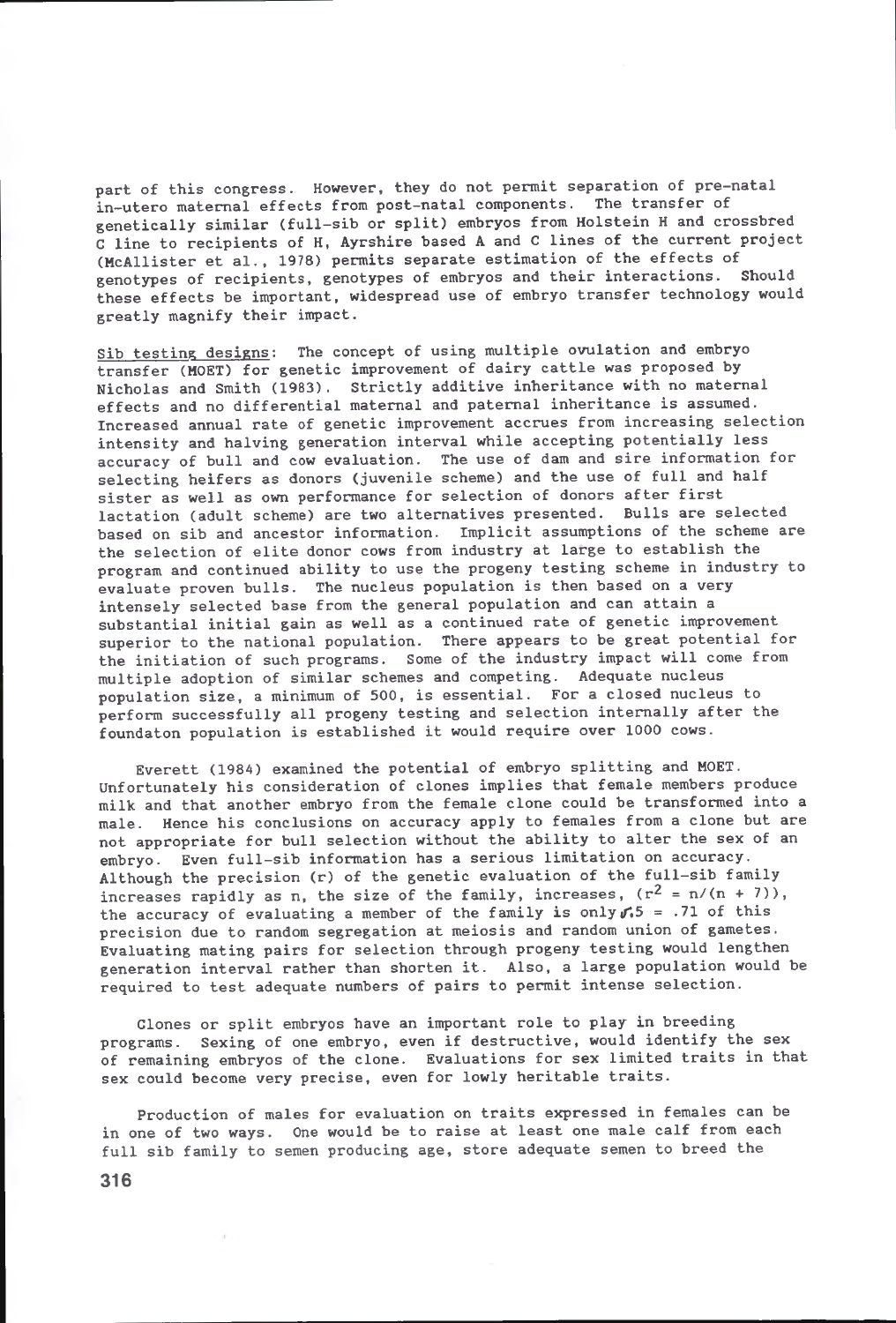required donors and dispose of the bull. When full and half sister information for a bull is available, discard semen from bulls of all but the elite full-sib families. This is the proposed approach. The other approach would be to make MOET matings to produce a bull one year later than those for general sib testing. The bull would then be of semen producing age at the time his full and half sisters have performance records. This would permit keeping selected bulls for much more extensive use than would be practical with semen storage. The choice relates mostly to practical alternatives for implementation. In any case a male from each full sib family would be raised to produce semen for breeding and used, subject to full and half sib performance.

Maternal inheritance and specific combining ability in Holsteins have been investigated (Lee and Henderson, 1969) using field data. Only mating designs with MOET permit accurate estimation. With MOET the change of service sires of donors either between flushes or between years would produce full-sib families within both maternal and paternal half-sib families. Even with only 1000 cow experimental population, this design would permit much more accurate estimates of these effects than in the past. Such basic questions are fundamental to the popular concepts of "cow family" effects (implying a stronger maternal than paternal pathways of genetic transmission) and "nicking" (the exceptional value of progeny from specific parental matings).

Replacement Heifer Production: Van Vleck (1981). has examined the value of an embryo transfer. Being able to ensure that a bull is obtained from truly elite cows for use in young sire sampling programs often justifies MOET. However, ensuring the dams of bulls are intensely selected on precise evaluations for the appropriate criteria is the most important aspect. The genetic value of producing heifer replacements through MOET is highly dependent on the difference in genetic merit between donor dam and the surrogate dam which would otherwise produce her own calf. The return from milk yield improvement appears to justify only a modest cost of an embryo over superior bull semen (\$25 to 50 per embryo). Although not profitable for producing general heifer replacements at present, MOET will likely arrive at that point within ten years. At that time the knowledge base for effective use in breeder programs will be essential. The purpose of the proposed project is to provide that knowledge base ready for use when needed.

Methods and traits for evaulation: The mixed model multiple trait analysis of dairy production records (Schaeffer,1984) is an integral part of selecting cattle for long-term productive efficiency. Simultaneous sire and cow evaluation using records on all relatives is an integral part of MOET-based breeding programs. Hence development of genetic evaluation methodology is another aspect of this research. Research on lifetime profitability has been reviewed by Allaire and Thraen (1985). Burnside et al. (1984) reviewed the studies of relationships of type and first lactation production to longevity. The relationships of traits not previously studied, particularly those on heifers, to lifetime performance will be examined using accumulated experimental data. Results will be used to derive the selection criterion for estimated lifetime performance for use in the second phase of this project.

## EXPERIMENT PLAN AND TIME SCALE

The project is planned in three phases linked with current research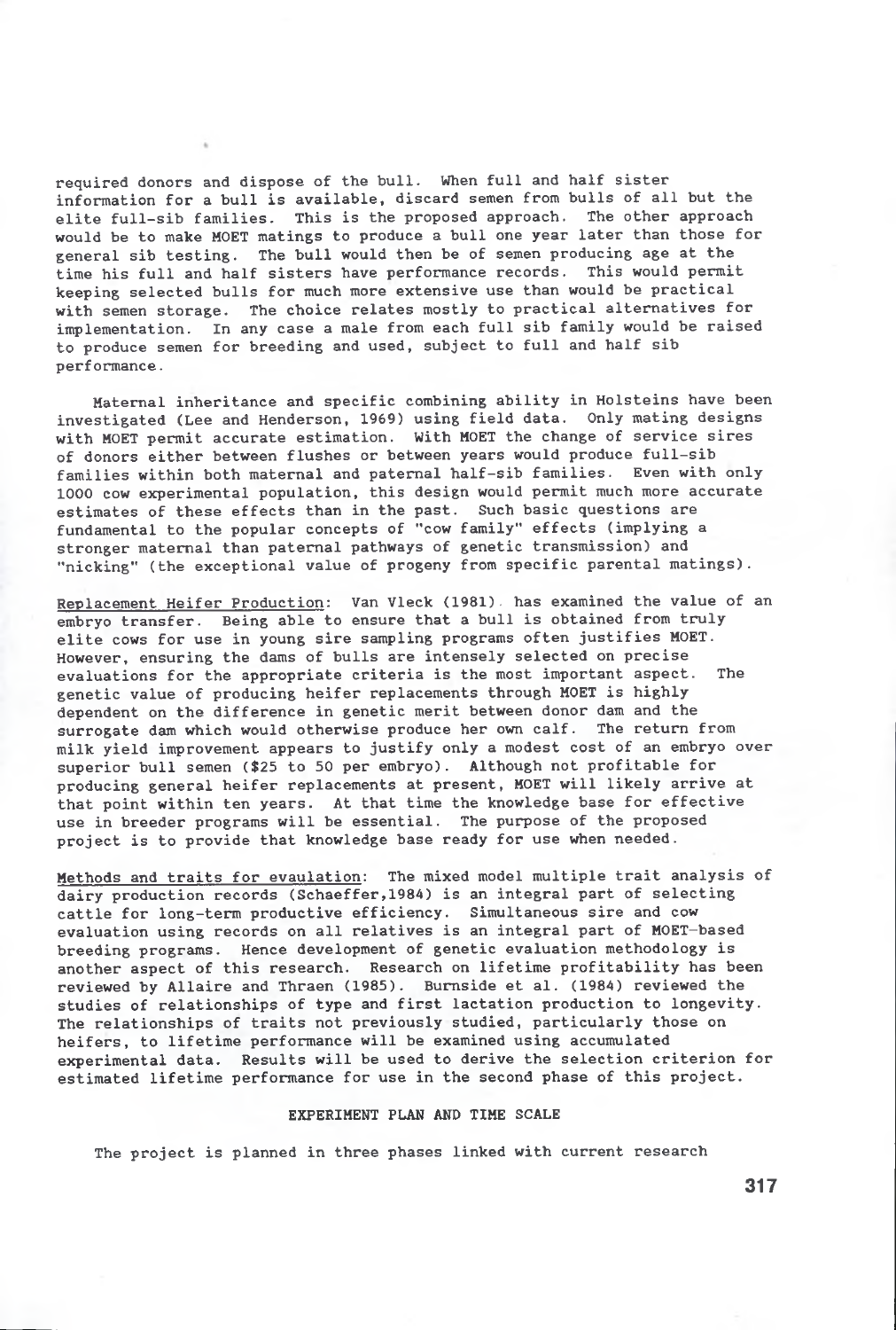(McAllister et al. 1978). The first (genetic parameter estimation) phase involves breedings from 1986 to 1990, births in 1987-1991, first lactation records in 1989-1993 and five lactation lifetime performance in 1993-1997. The second (sib-selection) phase involves breedings from 1990-1993, births in 1991-1994, first lactation records in 1993 to 1996 and five lactation lifetime performance in 1997-2000. New replacement research could be initiated by matings in 1994. The third (biotechnology phase) will be closely integrated with this project in 1986-1994.

The detailed recording of growth, reproduction, disease and lactation performance traits will be similar to that in current research. The data collection and processing system used for the current project will be upgraded to schedule the additional operations in the proposed project.

Genetic Parameter Phase 1988-1990: The purpose of this phase will be to study parameters related to embryo transfer, such as effects of surrogate dams (in-utero maternal effects), sex-linked and cytoplasmic inheritance. Full-sib and maternal half-sib families will be produced to permit evaluation of genetic parameters required for sib selection, utilized in the subsequent phase of the research, and for testing the routine use of new reproduction techniques in practical breeding.

In the first year, 1986, one third of the matings will be to the last of bull group from the current project and two thirds to introduced bulls. During the second year, 1987, all matings will be to introduced bulls and half the breedings will be by embryo transfer. In the third year, 1988, and following embryo transfer will be used for all matings, except the use of artificial insemination of those females failing to conceive after two or three embryo transfer attempts. Embryos transferred from 1987 through 1989 in the H line will be purchased from industry representing the best breeding stock available at reasonable cost. Embryos in the C line will be from matings of elite C line cows to superior Holstein bulls. Embryos will be randomized to H, A and C line recipients so that embryos of each genetic group are carried by all three genetic groups of recipients. In this scheme, differences between calf genetic groups within recipient genetic groups estimates autosomal genetic, sex-linked and cytoplasmic effects combined, free from in-utero maternal effects. Heterogeneity, if any, of these effects across recipient genetic groups estimates the interaction of embryo genetic group with recipient genetic group. Differences between recipient genetic groups within genetic group of embryo estimates in-utero maternal or recipient effects of genetic groups. Separation of autosomal genetic effects from the combination of sex-linked and cytoplasmic effects within genetic groups will be attempted by mating donor cows to different Holstein bulls at different embryo collections. Separation of nuclear sex-linked effects from cytoplasmic effects could only be accomplished by enucleating ova or embryos and inserting in similar and different cell membranes with associated cytoplasm. This is not practical at present in dairy cattle on the scale necessary for breeding studies. Live calf birth rate, calf survival, growth, reproduction, and lactation performance will be examined.

Selection Phase 1991-1994: This phase will develop and test a new breeding technique utilizing sib selection rather than selection based on progeny tests in genetic improvement. Theoretical calculations indicate the potential to increase substantially the rate of genetic gain through this method. Embryos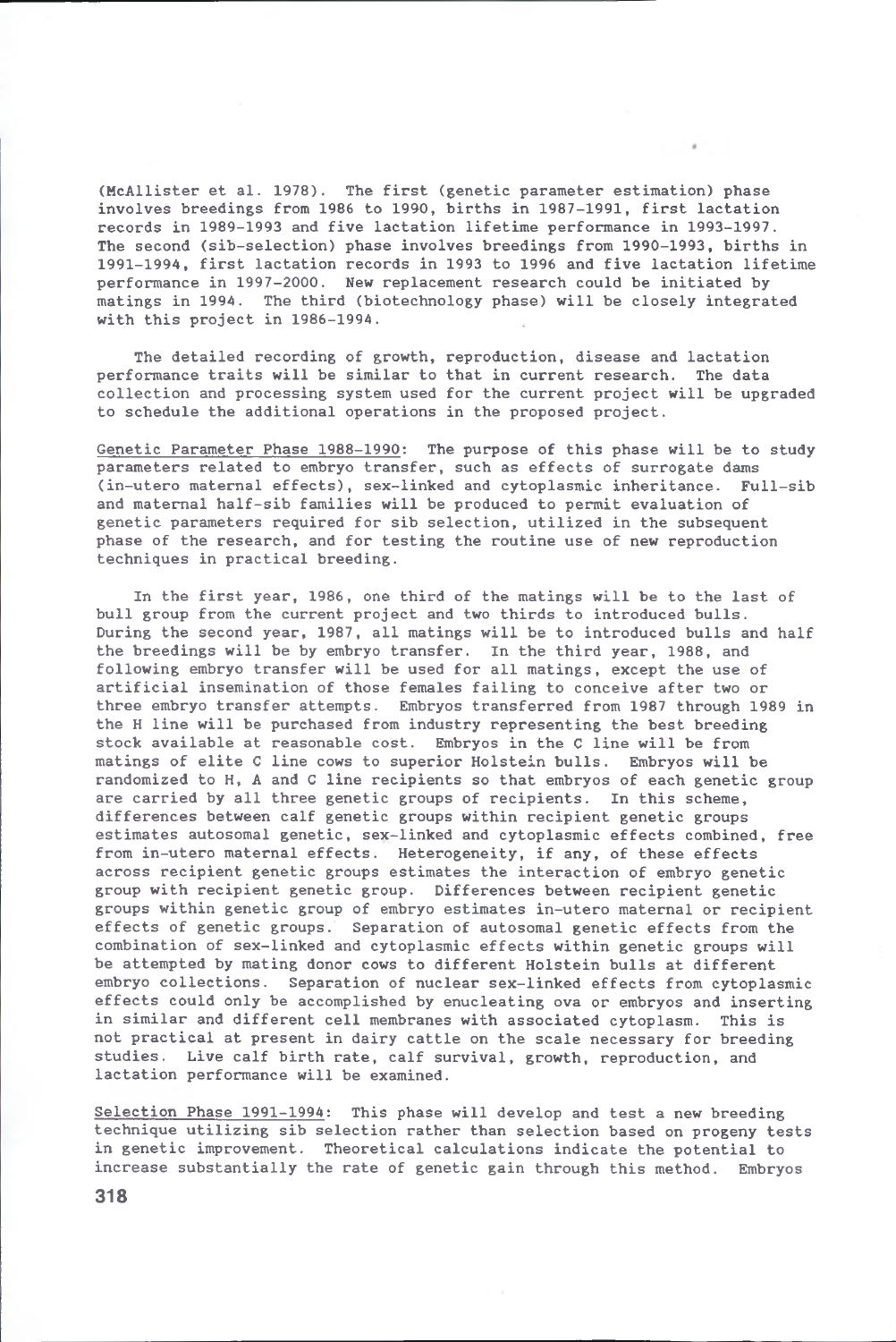and semen for breeding will be collected from selected progeny produced in the previous phase. The selection criterion will be estimated lifetime performance. Effectiveness of the selection based on sibs and other relatives will be tested and biotechnology approaches will be integrated with conventional breeding techniques in a modern breeding plan.

In 1990, half the H line embryos will be purchased from industry and half will come from superior progeny of embryos used in 1987-88. From 1991 through 1993 all embryos will be from superior progeny of embryos used in 1988-91. Service sires will be changed between collections to generate maternal as well as paternal half sib families. At least one bull used for mating will be from superior breeding stock currently in use in the industry. Matings for subsequent research could begin in 1994 while multiple lactation data are accumulated on progeny of mating from this project through the year 2000. Matings from 1991-1993 permit accurate evaluation of cow family effects, non-additive genetic variance within and between superior lines of cattle and the adult sib selection program proposed by Nicholas and Smith (1983).

Biotechnology Phase 1986 - 1994: Throughout the above two phases and with increasing intensity as time progresses, a part of the animals in the herd will be utilized as donors of tissues for laboratory evaluations related to early assessment of performance potential, resistance to disease, and other potentially important parameters. Achievement of a detailed understanding of the cow's genetic makeup at the molecular level and of the associations between particular genes or segments of DNA and production characteristics will require extensive collaboration of quantitative geneticists with molecular biologists. It will also require large numbers of animals with detailed and accurate records to evaluate development and performance of modified genomes. The proposed research provides a unique opportunity to fully integrate research in dairy cattle breeding and biotechnology.

### REFERENCES

ALLAIRE, F.R. and THRAEN, C.S. 1985. Prospectives for genetic improvement in the economic efficiency of dairy cattle. J. Dairy Sci. 68, 3110-3123.

BURNSIDE, E.F., McCLINTOCK, A.E. and HAMMOND, K. 1984. Type, production and longevity in dairy cattle: A review. Anim. Br. Abst. 52, 711-719.

EVERETT, R.W. 1984. Impact of genetic manipulation. J. Dairy Sci. 67, 2812-2818.

LEE, A.J. and HENDERSON, C.R. 1969. Components of genetic variance in milk yield. J. Dairy Sci. 52, 780-789.

McALLISTER, A.J. 1986. Intensive milk production in temperate climates. Proc. 3rd World Congr. on Genet. Appl. to Livestock Prod, p

MCALLISTER, A.J., BATRA, T.R., CHESNAIS, J.P., DARISSE, J.P.F., EMSLEY, J.A.B. LEE, **A.**J., NAGAI, J., ROY, G.L., VESELY, J.A. and WINTER, K.A. 1978. The National Cooperative Dairy Cattle Breeding Project. A.R.I. Technical Bulletin No. 1, Research Branch, Agriculture Canada, Ottawa, Ontario.